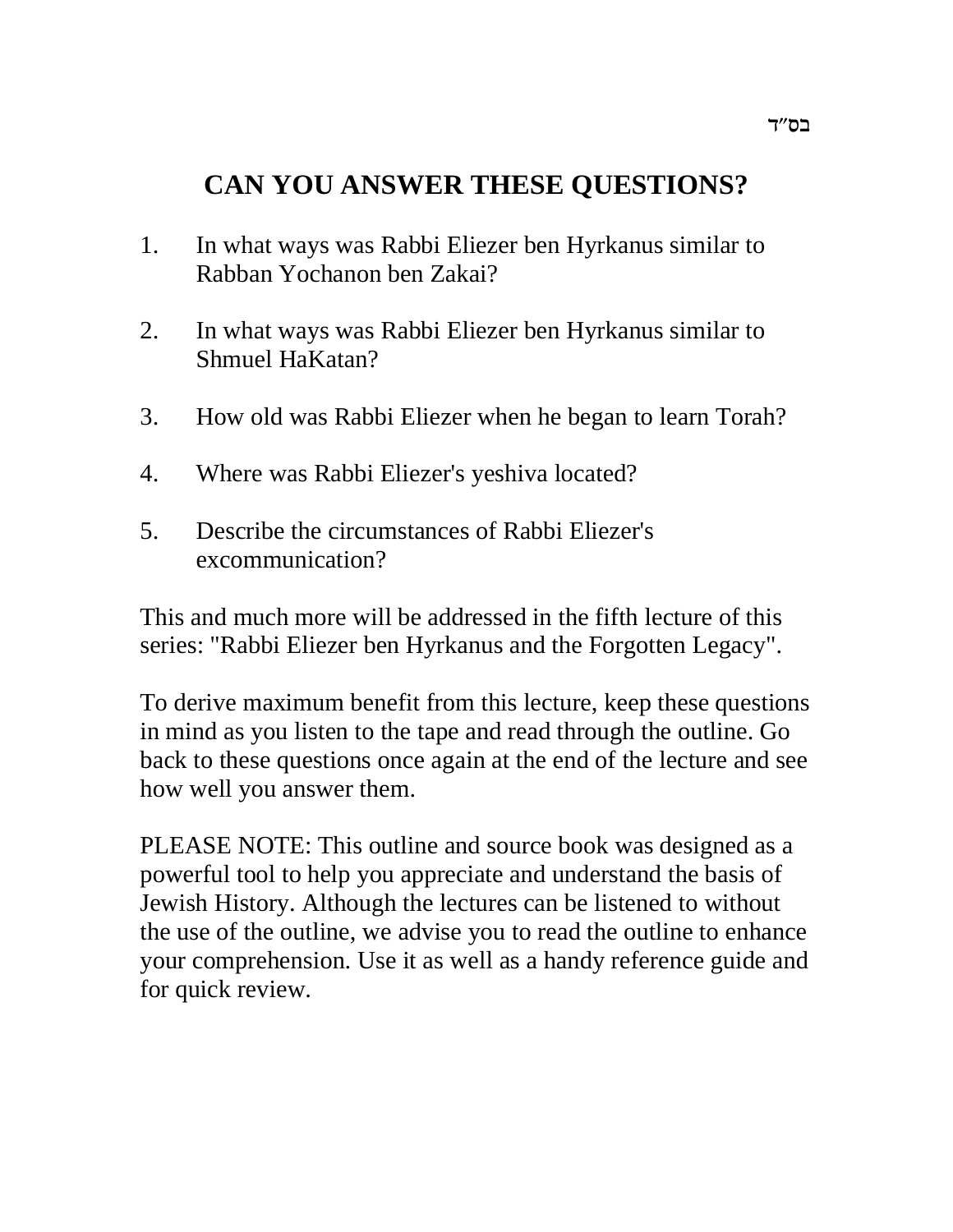#### THE EPIC OF THE ETERNAL PEOPLE Presented by Rabbi Shmuel Irons

#### Series II Lecture #5

#### RABBI ELIEZER BEN HYRKANUS AND THE FORGOTTEN LEGACY

#### $\mathbf{I}$ . The Shining Star

#### A.

מה היה תחלתו של רבי אליעזר בן הורקנוס. בן עשרים ושתים שנה היה ולא למד תורה. פעם אחת אמר אלך ואלמוד תורה לפני רבן יוחנן בן זכאי אמר לו אביו הורקנוס אי אתה טועם ער שתחרוש מלא מענה השכים וחרש מלא מענה אמרו אותו היום ערב שבת היה הלך וסעד אצל חמיו וי״א לא טעם כלום מו׳ שעות של ערב שבת עד שש שעות של מוצאי שבת כשהוא הולך בדרך ראה אבן שדימה ונטלה ונתנה לתוך פיו וי"א גללי הבקר היה הלך ולן באכסניא שלו הלך וישב לו לפני רבן יוחנן בן זכאי בירושלים עד שיצא ריח רע מפיו אמר לו רבי יוחנן בן זכאי אליעזר בני כלום סעדת היום שתק שוב א"ל ושתק שלח וקרא לאכסניא שלו א״ל כלום סעד אליעזר אצלכם אמרו לו אמרנו שמא אצל רבי היה סועד אמר להם אף אני אמרתי שמא אצלכם היה סועד ביני וביניכם אבדנו את רבי אליעזר מן האמצע א״ל כשם שיצא לך ריח רע מפיך כך יצא לך שם טוב בתורה שמע עליו הורקנוס אביו שהיה לומד תורה אצל רבן יוחנן בן זכאי אמר אלך ואדיר אליעזר בני מנכסי אמרו אותו היום רבן יוחנן בן זכאי יושב ודורש בירושלים וכל גדולי ישראל יושבין לפניו. שמע עליו שבא הושיב לו שומרין אמר להם אם בא לישב אל תניחוהו הוא בא לישב ולא הניחוהו היה מדלג ועולה והולך עד שהגיע אצל בן ציצית הכסת ואצל נקדימון בן גוריון ואצל בן כלבא שבוע היה יושב ביניהם ומרתת. אמרו אותו היום נתן עיניו רבן יוחנן בן זכאי ברבי אליעזר ואמר לו פתח א״ל איני יכול לפתוח דחק עליו ודחקוהו התלמידים עמד ודרש בדברים שלא שמעתן אזן מעולם. כל דבר ודבר שיצא מפיו עמד רבן יוחנן בן זכאי על רגליו ונשקו על ראשו ואמר לו ר' אליעזר רבי אמת למדתני. עד שלא הגיע זמן לצאת עמד הורקנוס אביו על רגליו ואומר רבותי אני לא באתי אלא להדיר אליעזר בני מנכסי עכשיו כל נכסי יהיו נתונין לאליעזר בני וכל אחיו פטורין ואין להם בהן כלום. אבות דר׳ נתן:ו:ג

What was the beginning of Rabbi Eliezer ben Hyrkanus' [development]? He was twenty two years old and he had not yet learned Torah. One day, he [made up his mind and] said, "I shall go and learn Torah by Rabban Yochanan son of Zakkai." [On that same day,] his father told him, You will not eat until you plow a complete furrow. Rabbi Eliezer awoke early the following morning and plowed the required amount. That day was Erev Shabbos. Eliezer went and ate by his father-in-law. Some say he ate nothing from the six hours of Erev Shabbos until six hours after Shabbos. While he was traveling along the way, he saw a stone (or clod of earth) that looked like decayed food matter and took it and put it in his mouth. Others say it was the droppings of cattle. He went and stayed at an inn and began to learn before Rabban Yochanan ben Zakai in Jerusalem until a foul odor emanated from his mouth. Rabban Yochanan said to him, "My son, have you eaten today." Rabbi Eliezer was quiet. He repeated his question. Again there was silence.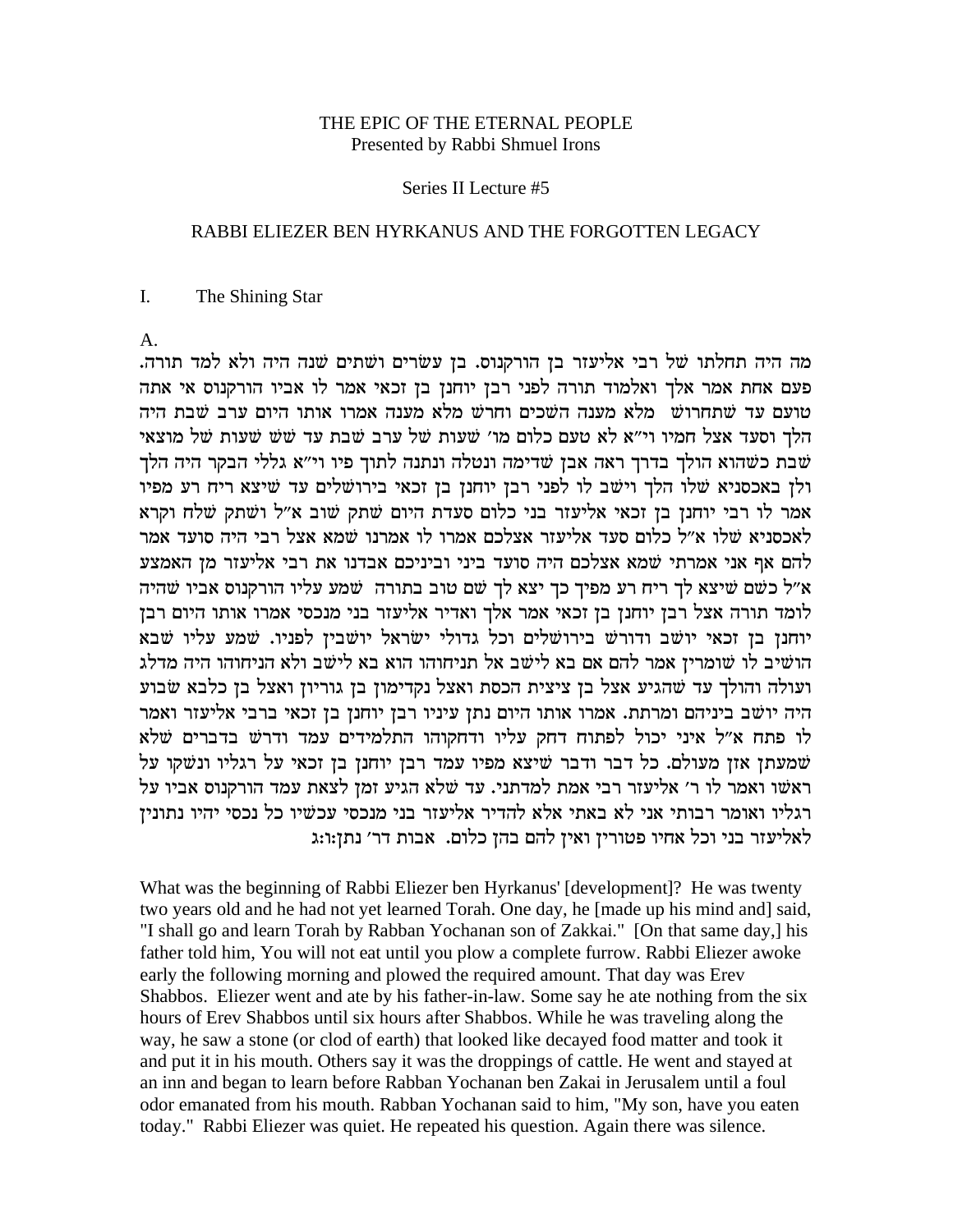Thereupon Rabban Yochanan called the innkeeper and asked if Eliezer had eaten there. He said, "We thought he ate by his Rebbe." Rabban Yochanan said, "I thought he ate by you. Between both of us we lost Rabbi Eliezer in the middle." Rabban Yochanan said to Rabbi Eliezer, "Just as a foul odor emanated from your mouth so shall a good name in Torah emanate from you."

Hyrkanus, his father, heard that he was learning Torah by Rabban Yochanan ben Zakai and said, "I shall go and disinherit Eliezer my son." That day, Rabban Yochanan ben Zakai was speaking in Jerusalem and all the great men of Israel sat before him. Rabban Yochanan heard that he (Hyrkanus) came and set watchmen and told them that if he comes to sit, do not allow him in. Hyrkanus came to sit and they did not let him in. He finally found a place near Nakdimon ben Gurion and near the son of Kalba Savua and sat between them. It is said that that day Rabban Yochanan ben Zakai turned towards Rabbi Eliezer and said, "Speak." Rabbi Eliezer said, "I cannot." Rabban Yochanan persisted and other students pressured him. He stood and spoke words the likes of which had never been heard. Every word that came forth from his mouth, Rabban Yochanan ben Zakai stood on his feet and kissed him on his head and said, "Rabbi Eliezer, my Rebbe, you have taught me truth." When it was time to leave, Hyrkanus, his father, stood on his feet and said, "I had come to disinherit my son Eliezer, now all my possessions are given to Eliezer my son and his brothers have nothing." **Avos D'Rabbi Nasan 6:3**

#### B.

ת״ר מעשׂה ברבי אליעזר שׁשׂבת בגליל העליון ושאלוהו שלשים הלכות בהלכות סוכה שתים עשרה אמר להם שמעתי שמונה עשר אמר להם לא שמעתי ר׳ יוסי בר׳ יהודה אומר h הילוף הדברים שמונה עשר אמר להם שמעתי שתים עשרה אמר להם לא שמעתי אמרו לו דבריך אינן אלא מפי השמועה אמר להם הזקקתוני לומר דבר שלא שמעתי מפי רבותי מימי לא קדמני אדם בבית המדרש ולא ישנתי בבית המדרש לא שינת קבע ולא שינת עראי ולא הנחתי אדם בבית המדרש ויצאתי ולא שחתי שיחת חולין ולא אמרתי דבר שלא שמעתי מפי רבי מעולם אמרו עליו על רבן יוחנן בן זכאי מימיו לא שח שיחת חולין ולא הלך ד׳ אמות בלא תורה ובלא תפילין ולא קדמו אדם בבית המדרש ולא ישן בבית המדרש לא שינת קבע ולא שינת עראי ולא הרהר במבואות המטונפות ולא הניח אדם בבית המדרש ויצא ולא מצאו אדם יושב ודומם אלא יושב ושונה ולא פתח אדם דלת לתלמידיו אלא הוא בעצמו ולא אמר דבר שלא שמע מפי רבו מעולם ולא אמר הגיע עת לעמוד מבית המדרש חוץ מערבי פסחים .<br>וערבי יום הכפורים וכן היה ר׳ אליעזר תלמידו נוהג אחריו.סוכה כח

Our Rabbis have taught: It happened that Rabbi Eliezer stayed over Shabbos in Upper Galilee, and they asked him for thirty decisions in the laws of Sukkah. Of twelve of these he said, "I heard them"; of eighteen he said, "I have not heard". R. Yosie ben Yehuda said, "Reverse the words: Of eighteen he said, 'I have heard them', of twelve he said, 'I have not heard them'." They said to him, "Are all your words only reproductions of what you have heard?" He answered them, "You wished to force me to say something which I have not heard from my teachers. During all my life no man was earlier than myself in the Study Hall (Bais Medrash), I never slept or dozed in the Study Hall, nor did I ever leave a person in the Study Hall when I went out, nor did I ever utter mundane speech, nor have I ever in my life said a thing which I did not hear from my teachers."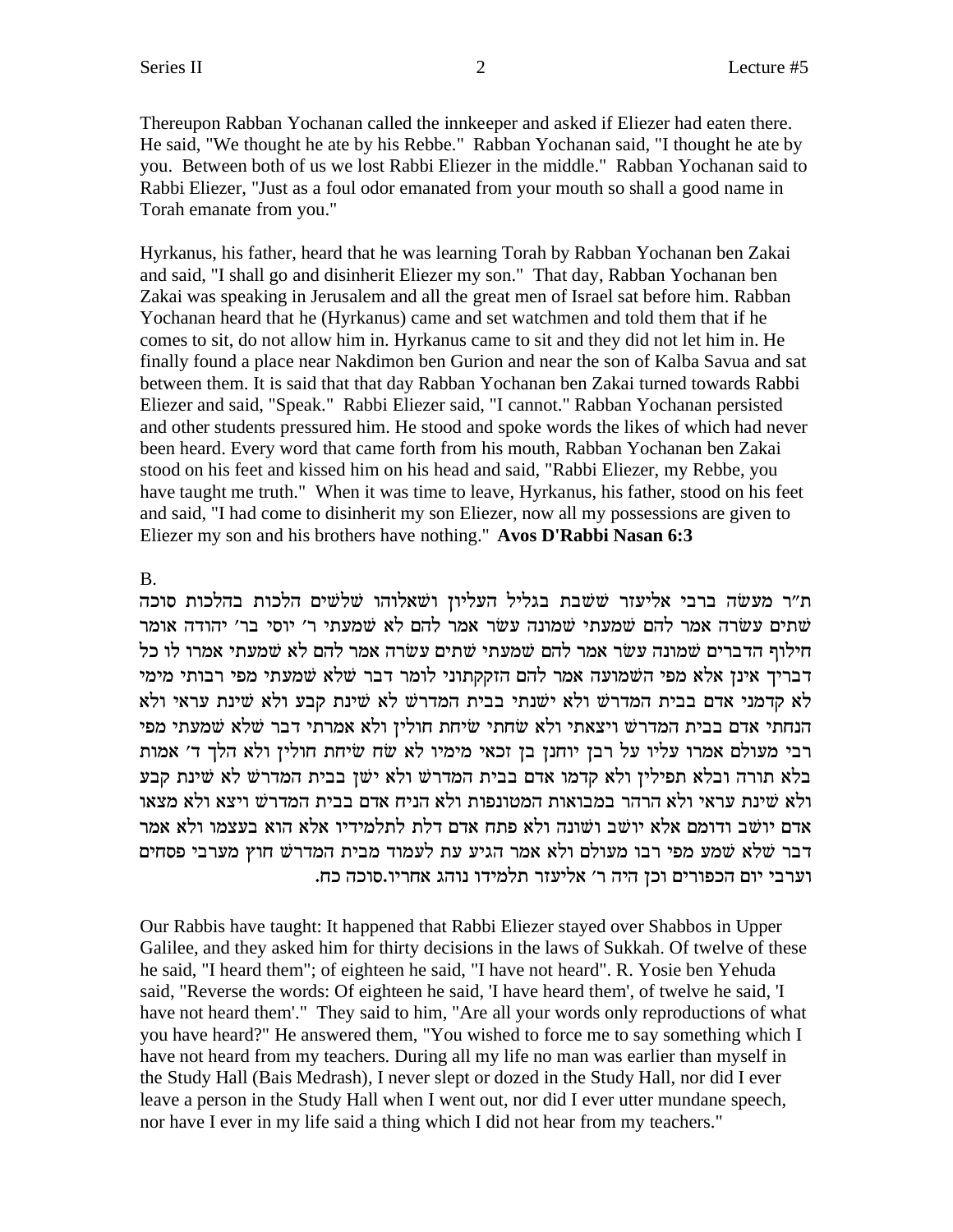They said concerning Rabban Yochanan ben Zakai that during his whole life he never uttered mundane talk, nor walked four cubits without Torah nor without tefillin, nor was any man earlier than he in the Study Hall, nor did he sleep or doze in the Study Hall, nor did he think in Torah in filthy alleyways, nor did anyone ever find him sitting in silence, but only sitting and learning, and no one but himself ever opened the door to his disciples, he never in his life said anything which he had not heard from his teacher, and, except on the eve of Passover and on the eve of the Day of Atonement, he never said, "It is time to arise from the studies at the Study Hall"; and so did his disciple Rabbi Eliezer conduct himself after him. Sukah 28a

 $C_{\cdot}$ 

ר׳ אחא בשם ר׳ חנינא אמר בשׁעה שׁעלה משה למרום שמע קולו של הקב״ה שיושב ועוסק בפרשת פרה אדומה ואומר הלכה בשם אומרה ר׳ אליעזר אומר עגלה בת שנתה ופרה בת שתים אמר לפניו רבון העולמים יהי רצון שיהא מחלצי אמר לו חייך שהוא מחלציך הה"ד ושם האחד אליעזר שם אותו המיוחד. מדרש רבה במדבר יט:ז

Rabbi Acha in the name of Rabbi Chanina said: When Moshe went up to the upper world, he heard the voice of the Holy One, blessed be He, who was sitting and involving Himself with the section of the Torah dealing with the red heifer. He was stating the halacha in the name of the author [as He was learning and said:] Rabbi Eliezer says, "A calf's age is defined as being within one year, a cow's age is defined as being within two years." He (Moshe) said in His presence, "Master of the Universe. May it be Your will that he (Rabbi Eliezer ben Hyrkanus) should be one of my descendants." He replied, "By your life, he will be one of your descendants." Midrash Bamidbar Rabbah 19:7

### D.

חמשה תלמידים היו לרבן יוחנן בן זכאי ואלו הן ר׳ אליעזר בן הורקנוס ור׳ יהושע בן חנניה ור׳ יוסי הכהן ור״שׁ בן נתנאל ור״א בן ערך. הוא היה מונה שבחן ר״א בן הורקנוס בור סוד שאינו מאבד טפה ר' יהושע בן חנניא אשרי יולדתו רבי יוסי הכהן חסיד ר"ש בן נתנאל ירא חטא ור״א בן ערך כמעין המתגבר. הוא היה אומר אם היו כל חכמי ישראל בכף מאזנים ור״א בן הורקנוס בכף שניה מכריע את כלם. אבות ב:ח

Rabban Yochanan ben Zakai had five primary disciples. They were: Rabbi Eliezer ben Hyrkanus, Rabbi Yehoshua ben Chanania, Rabbi Yosei the Kohen, Rabbi Shimon ben Nesanel, and Rabbi Elazar ben Arach. He used to enumerate their praises: Rabbi Eliezer ben Hyrkanos is like a cemented cistern that loses not a drop; Rabbi Yehoshua ben Chanania: praiseworthy is she who bore him; Rabbi Yose the Kohen is a scrupulously pious person; Rabbi Shimon ben Nesanel fears sin; and Rabbi Elazar ben Arach is like a spring flowing stronger and stronger. He used to say: If all the sages of Israel were on one pan of a balance scale, and Eliezer ben Hyrkanos were on the other, he would outweigh them all. Avos 2:8

### $E_{\rm{L}}$

אמר רבי יהודה אמר רב כל עיר שאין בה שנים לדבר ואחד לשמוע אין מושיבין בה סנהדרין ובביתר הוו שלשה וביבנה ארבעה רבי אליעזר ורבי יהושע ור"ע ושמעון התימני לפניהם בקרקע. סנהדרין יז: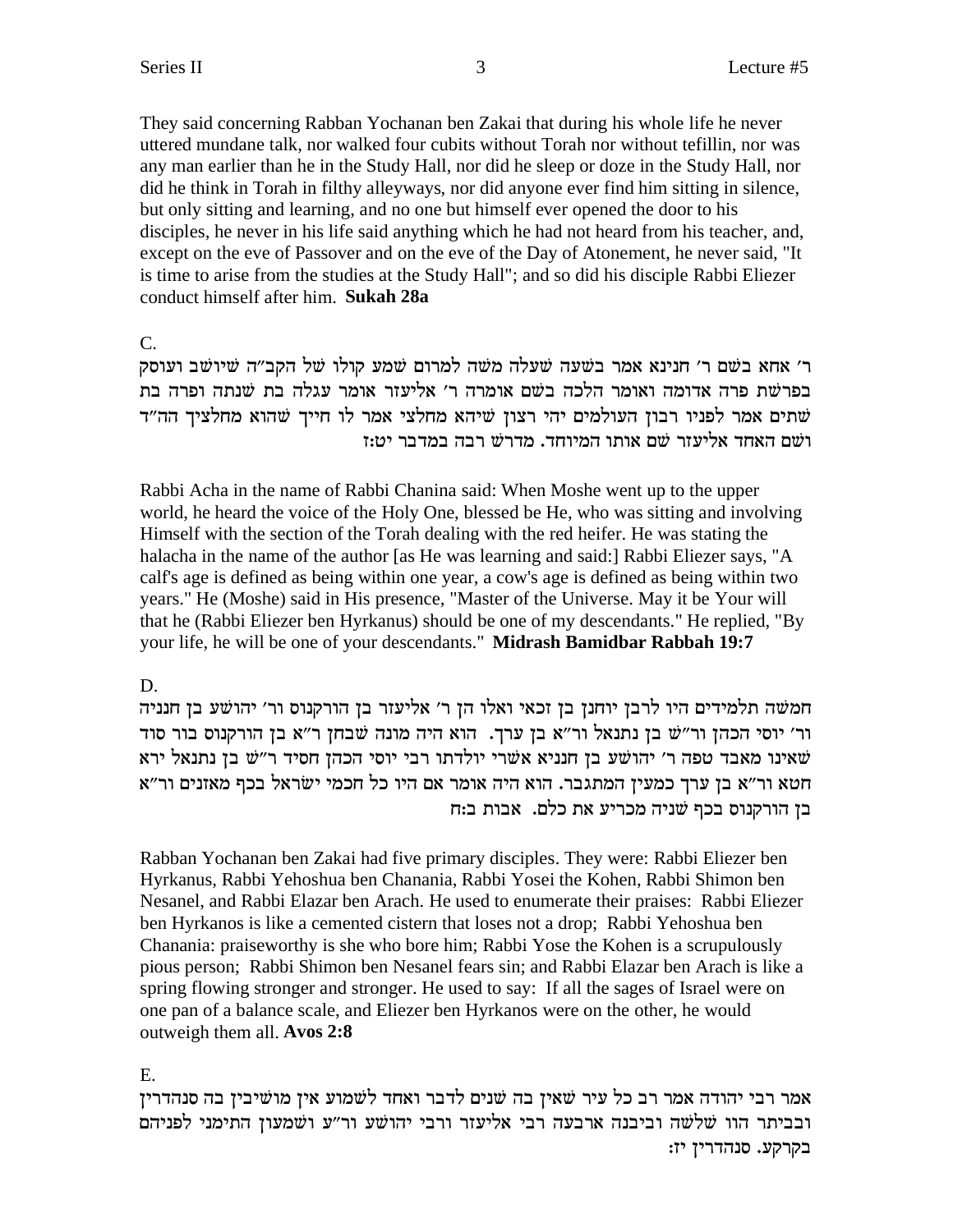Rav Yehuda said in Rav's name: A Sanhedrin must not be established in a city which does not contain two who can speak [all seventy languages] and one who understands them. In the city of Betar there were three and in Yavne four: Rabbi Eliezer, Rabbi Yehoshua, Rabbi Akiva, and Shimon the Temanite, who used to discuss before them sitting on the ground. **Sanhedrin 17b**

### F.

שוב נכנסו זקנים לעליה ביבנה ויצאה בת קול ואמרה להן יש ביניכם שנים שראויין לרוח הקודש ושמואל הקטן אחד מהם ונתנו עיניהן ברבי אליעזר בן הורקנוס. ירושלמי סוטה  $r$ 

There was an incident in which the Elders went up to an attic in Yavneh, where a "Bas Kol" (voice from Heaven) went out and said, "There are two amongst you that are fit to receive [communication from] the Divine Spirit. Shmuel Hakatan is one of them." They gazed their eyes at Rabbi Eliezer ben Hyrkanus (as being the other one that was most likely singled out). **Talmud Yerushalmi Sota 9:16**

II. Leader of His People

A.

:a. ת״ר צדק צדק תרדף הלך אחר חכמים לישיבה אחר ר׳ אליעזר ללוד.סנהדרין לב

Our Rabbis taught: Justice, justice shalt thou follow: this means, Follow the scholars to their academies, e.g., Rabbi Eliezer to Lydda . . . **Sanhedrin 32b**

B.

בא וישב לו לפני רגליו של ר׳ אליעזר ובית מדרשו של ר״א היה עשוי כמין ריס ואבן אחת היתה שם והיתה מיוחדת לו לישיבה פעם אחת נכנס ר׳ יהושע התחיל ונושק אותה האבן ואמר האבן הזאת דומה להר סיני וזה שישב עליה דומה לארון הברית. מדרש שיר השירים  $x: x$ 

He (Rabbi Akiva) came and sat at the feet of Rabbi Eliezer. The Study Hall of Rabbi Eliezer was as large as a "Ris" [which is 266.67 cubits or approximately 400 feet long]. There was a stone there that was designated for his (Rabbi Eliezer's) seat. Once, Rabbi Yehoshua came in and began to kiss that stone and said, "This stone is like Mount Sinai and the one who sat on it (Rabbi Eliezer) is like the Ark of the Covenant." **Midrash Rabbah Shir HaShirim 1:3**

 $C_{\cdot}$ 

ת״ר כשנתפס ר״א למינות העלהו לגרדום לידון אמר לו אותו הגמון זקן שכמותך יעסוק בדברים בטלים הללו אמר לו נאמן עלי הדיין כסבור אותו הגמון עליו הוא אומר והוא לא אמר אלא כנגד אביו שבשמים אמר לו הואיל והאמנתי עליך רימוס פטור אתה כשבא לביתו נכנסו תלמידיו אצלו לנחמו ולא קיבל עליו תנחומין אמר לו ר״ע רבי תרשיני לומר דבר אחד ממה שלימדתני אמר לו אמור אמר לו רבי שמא מינות בא לידך והנאך ועליו נתפסת אמר לו עקיבא הזכרתני פעם אחת הייתי מהלך בשוק העליון של ציפורי ומצאתי אחד ויעקב איש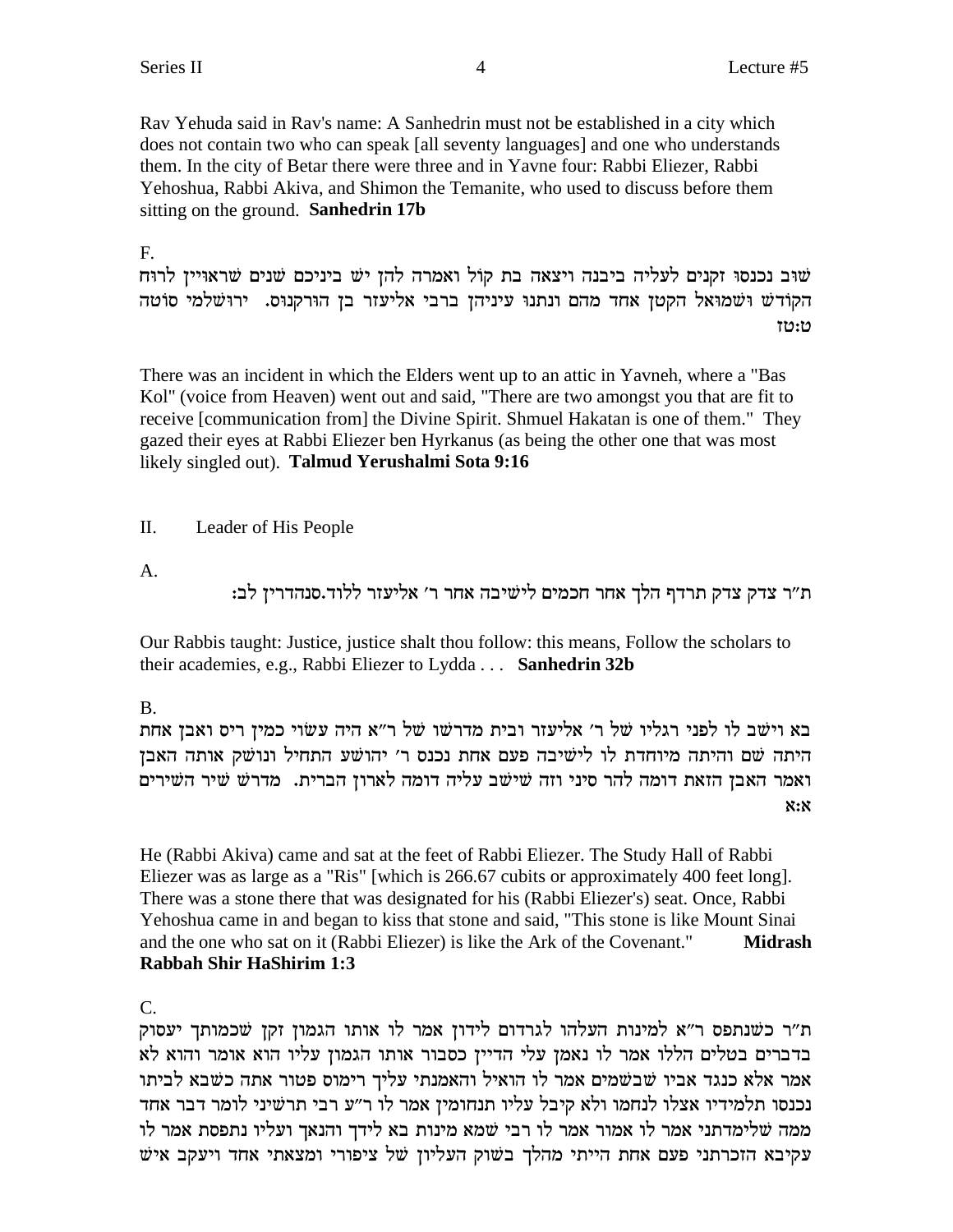כפר סכניא שמו אמר לי כתוב בתורתכם לא תביא אתנז זונה מהו לעשות הימנו בהכ״ס לכ״ג ולא אמרתי לו כלום אמר לי כך לימדני כי מאתנן זונה קבצה ועד אתנן זונה ישובו ממקום הטנופת באו למקום הטנופת ילכו והנאני הדבר על ידי זה נתפסתי למינות ועברתי על מה שכתוב בתורה הרחק מעליה דרכך זו מינות ואל תקרב אל פתח ביתה זו הרשות ואיכא דאמרי הרחק מעליה דרכך זו מינות והרשות ואל תקרב אל פתח ביתה זו זונה וכמה אמר רב :<br/> הסדא ארבע המות. השדא

Our Rabbis taught: When Rabbi Eliezer was arrested because of Minus (suspicion of being a Christian), they brought him up to the tribune to be judged. Said the governor to him, "How can a sage man like you occupy himself with those idle things?" He replied, "I acknowledge the Judge as right." The governor thought that he referred to him though he really referred to his Father in Heaven - and said, "Because you have acknowledged me as right, I swear in the name of mercy that you are to be acquitted." When he came home, his disciples called on him to console him, but he would accept no consolation. Said Rabbi Akiva to him, "Master, permit me to say one thing of what you have taught me?" He replied, "Say it." "Master", said he, "perhaps some of the teaching of the Minim had been transmitted to you and you approved of it and because of that you were arrested?" He exclaimed, "Akiba thou hast reminded me. I was once walking in the uppermarket of Sepphoris when I came across one Yakov of Kefar-Sechaniah by name, who said to me, 'It is written in your Torah, Thou shalt not bring the hire of a harlot...into the house of the Lord thy God. May such money be applied to the erection of a retiring place ()`qkd zia for the High Priest?' To which I made no reply. Said he to me, 'Thus was I taught by Jesus the Nazarene: For of the hire of a harlot hath she gathered them and unto the hire of a harlot shall they return" (Micha 1:7): they came from a place of filth, let them go to a place of filth. Those words pleased me very much, and that is why I was arrested for apostasy; for thereby I transgressed the Scriptural words, 'Remove thy way far from her' - which refers to minus (apostacy) - 'and come not nigh to the door of her house,' which refers to the ruling power. (Proverbs 5:8)"

There are some who apply, "Remove thy way from her" to minus (apostasy) as well as to the ruling power, and, "and come not nigh to the door of her house" to a harlot. And how far is one to keep away? Said Rabbi Chisda: Four Cubits. **Avodah Zarah 16b-17a**

#### D.

דלימא רבי אליעזר ורבי יהושע ורבן גמליאל סלקון לרומי עלון לחד אתר ואשכחין מיינוקיא עבדין נבשושין ואמרין הכין בני ארעא דישראל עבדין ואמרי ההן תרומה וההן מעשר אמרין מסתברא דאית הכא יהודאין עלון לחד אתר ואקבלון בחד. ירושלמי ז:יג

The following incident occurred: Rabbi Eliezer, Rabbi Yehoshua, and Rabban Gamliel went up to Rome. They went up to one place and found little children making piles of dirt and saying, "This is what the people of the land of Israel do (make piles), and they say, this [pile] should be 'Terumah', and this [pile] should be 'Maaser'" [Thereupon] they said, "This must be a Jewish neighborhood." They went in to one place and were graciously accepted. **Yerushalmi Sanhedrin 7:13**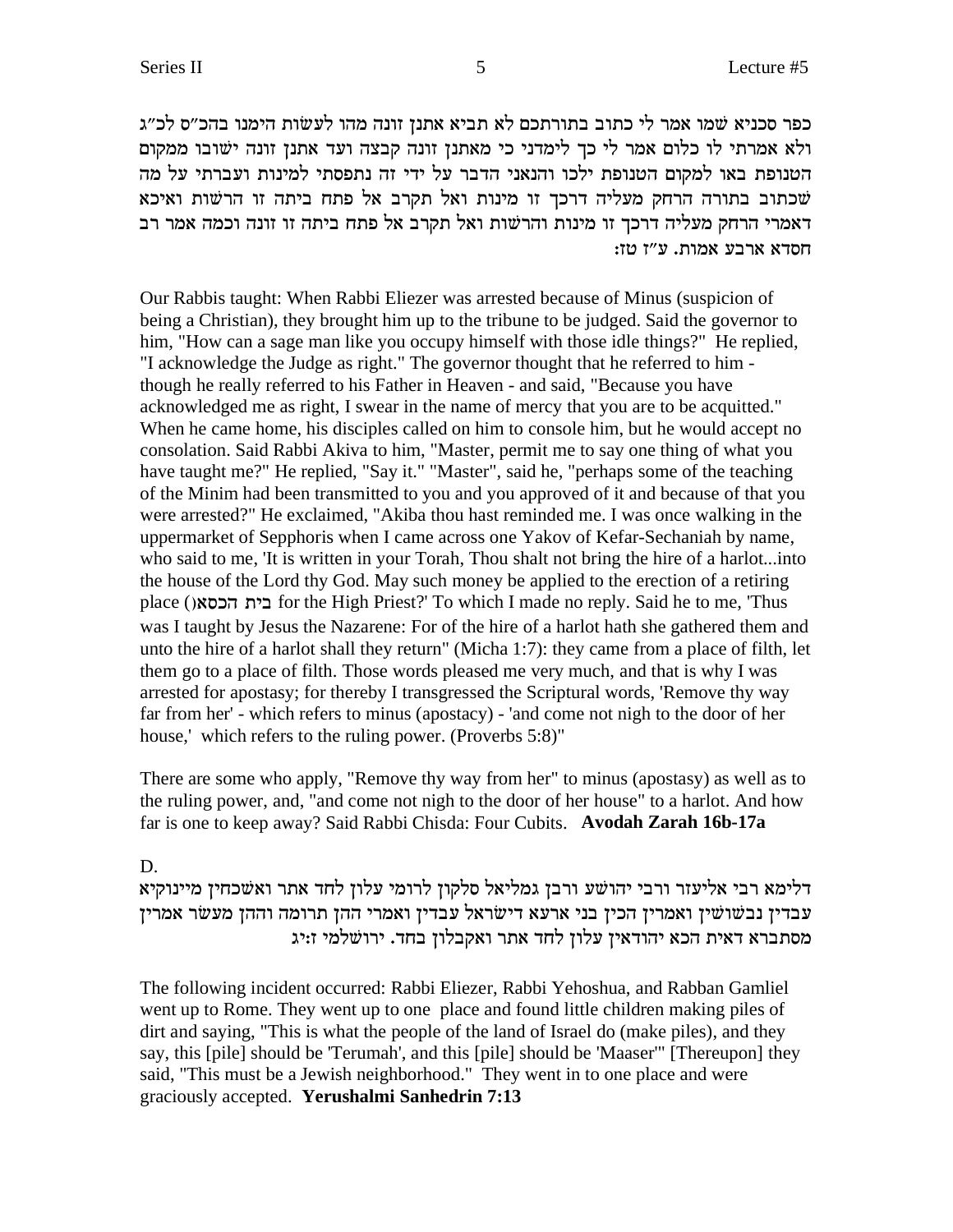#### Ε.

מעשה ברבי אליעזר ורבי יהוֹשׁע שהיוּ מפרישׁין לים הגדוֹל ... כיון שעלוּ לרוֹמי אמר להם אדרינוּס שׁחיק עצמות... מדרשׁ בראשית רבה יג:ט

There was an incident with Rabbi Eliezer and Rabbi Yehoshuah when they traveled across the Mediterranean sea ... When they arrived at Rome, Hadrian, may his bones be crushed, said to them . . . Midrash Beraishis Rabbah 13:9

 $F_{\cdot}$ 

מעשה שהיו רבותינו ברומי ר"א ורבי יהושע ורבן גמליאל וגזרו סנקליטין של מלך לומר מכאן ועד ל׳ יום לא יהיה בכל העולם יהודי והיה סנקליטו של מלך ירא שמים בא אצל רבן גמליאל וגילה לו את הדבר והיו רבותינו מצטערים הרבה אמר להם אותו ירא שמים אל תצטערו מכאן ועד שלשים יום אלקיהן של יהודים עומד להם בסוף כ"ה ימים גילה לאשתו את הדבר אמרה לו והרי שלמו עשרים וחמשה ימים אמר לה עוד חמשה ימים והיתה אשתו צדקת ממנו אמרה לו אין לך טבעת מוץ אותה ומות וסנקליטין נטל עליך ל׳ ימים אחרים והגזירה עוברת שמע לה ומץ את טבעתו ומת שמעו רבותינו ועלו אצל אשתו להראות לה פנים אמרו רבותינו חבל לספינה שהלכה לה ולא נתנה המכס כלומר הצדיק הזה לא מל אמרה להן אשתו יודעת אני מה אתם אומרים חייכם לא עברה הספינה עד שנתנה מכס שלה מיד נכנסה לתוך הקיטון והוציאה להן קופסא שהיתה המילה בתוכה וסמרטוטים מלאים דם נתונים עליה. מדרש דברים רבה בזכד

There was an incident when Rabbi Eliezer, Rabbi Yehoshua, and Rabban Gamliel were in Rome. The senate of the Emperor decreed that within thirty days there would not be a Jew left in the world. There was one senator, however, that feared G-d. He came to Rabban Gamliel and revealed the plan to him. Our Rabbis were were very distressed by the matter. He (the senator) said to them, "Fear not! From now until the end of thirty days [you will see that] the G-d of the Jews will stand by them."

At the end of twenty five days he (the senator) revealed the matter to his wife. She said to him, "Twenty five days are already over!" He replied, "There are five days left." His wife was even more righteous than he. She said to him, "Don't you have a ring [that contains] poison]? Suck it and you will die. The senate will wait another thirty days [for your mourning period to end] and by that time the decree will be annulled." He listened to her and sucked the [poisonous] ring and died. The Rabbis heard about this occurrence and went to visit his wife to console her by their presence. The Rabbis said, "Woe is it to the ship that goes with paying duty; meaning to say that this 'tzaddik' (saint) did not perform circumcision." She replied, "I know what you are referring to. By your lives, the ship didn't pass until it gave its duty." Immediately, she went into a closet and brought out a box that contained the foreskin that had been removed and on top of it were rags that were full of blood. Midrash Devarim Rabbah 2:24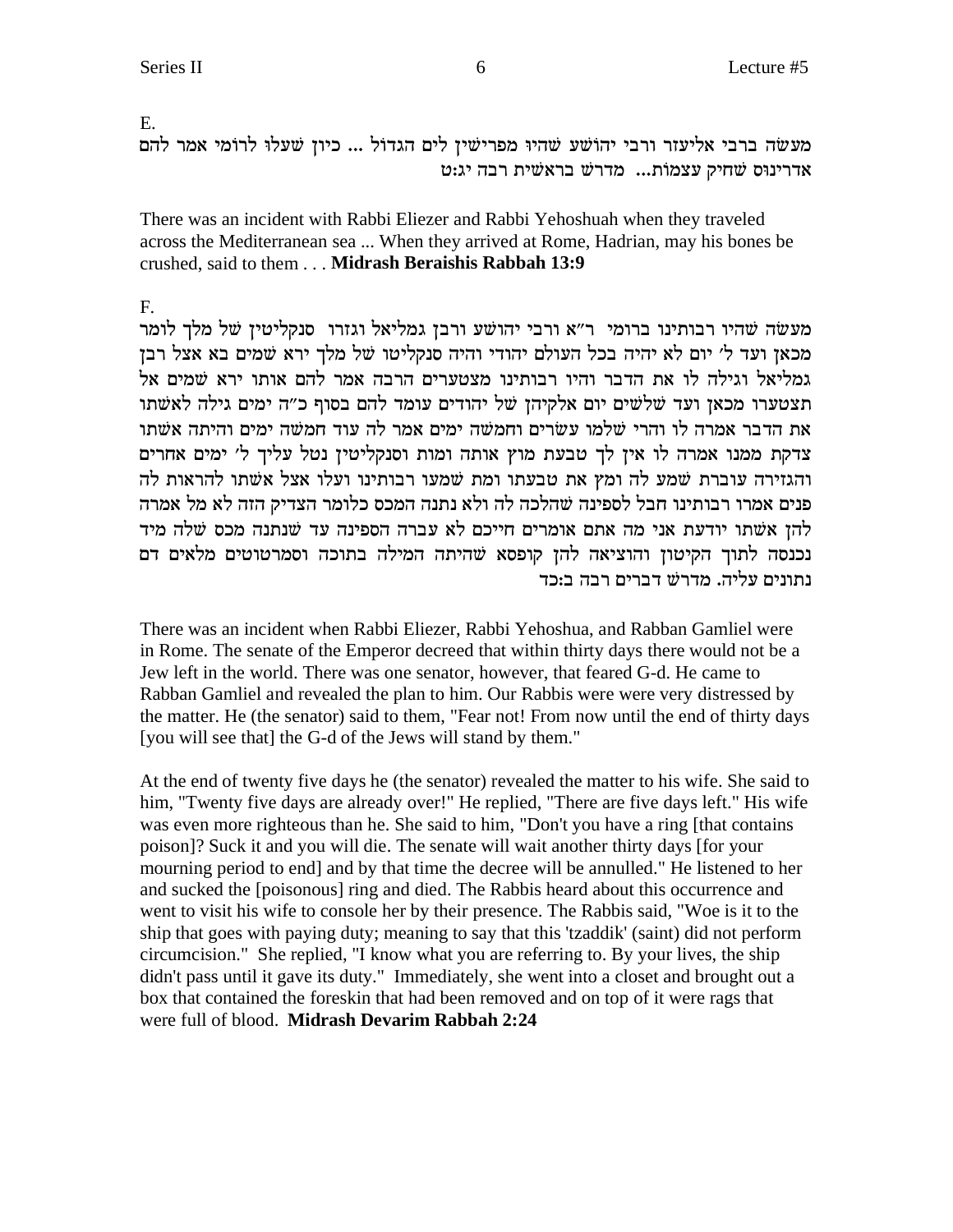#### III. The Oven of Dissension

 $\mathbf{A}$ .

תנן התם חתכו חוליות ונתן חול בין חוליא לחוליא ר"א מטהר וחכמים מטמאין וזה הוא תנור של עכנאי מאי עכנאי אמר רב יהודה אמר שמואל שהקיפו דברים כעכנא זו וטמאוהו תנא באותו היום השיב רבי אליעזר כל תשובות שבעולם ולא קיבלו הימנו אמר להם אם הלכה כמותי חרוב זה יוכיח נעקר חרוב ממקומו מאה אמה ואמרי לה ארבע מאות אמה אמרו לו אין מביאין ראיה מן החרוב חזר ואמר להם אם הלכה כמותי אמת המים יוכיחו חזרו אמת המים לאחריהם אמרו לו אין מביאין ראיה מאמת המים חזר ואמר להם אם הלכה כמותי כותלי בית המדרש יוכיחו הטו כותלי בית המדרש ליפול גער בהם רבי יהושע אמר להם אם תלמידי חכמים מנצחים זה את זה בהלכה אתם מה טיבכם לא נפלו מפני כבודו של רבי יהושע ולא זקפו מפני כבודו של ר"א ועדיין מטין ועומדין חזר ואמר להם אם הלכה כמותי מז השמים יוכיחו יצאתה בת קול ואמרה מה לכם אצל ר״א שהלכה כמותו בכ״מ עמד רבי יהושע על רגליו ואמר לא בשמים היא מאי לא בשמים היא אמר רבי ירמיה שכבר נתנה תורה מהר סיני אין אנו משגיחין בבת קול שכבר כתבת בהר סיני בתורה אחרי רבים להטות אשכחיה רבי נתן לאליהו א״ל מאי עביד קוב״ה בההיא שעתא א״ל קא חייך ואמר נצחוני בני נצחוני בני אמרו אותו היום הביאו כל טהרות שטיהר ר"א ושרפום באש ונמנו עליו וברכוהו ואמרו מי ילך ויודיעו אמר להם ר"ע אני אלך שמא ילך אדם שאינו הגון ויודיעו ונמצא מחריב את כל העולם כולו מה עשה ר"ע לבש שחורים ונתעטף שחורים וישב לפניו ברחוק ארבע אמות אמר לו ר"א עקיבא מה יום מיומים אמר לו רבי כמדומה לי שחבירים בדילים ממך אף הוא קרע בגדיו וחלץ מנעליו ונשמט וישב על גבי קרקע זלגו עיניו דמעות לקה העולם שליש בזיתים ושליש בחטים ושליש בשעורים ויש אומרים אף בצק שבידי אשה טפח תנא אך גדול היה באותו היום שבכל מקום שנתן בו עיניו ר"א נשרף ואף ר"ג היה בא בספינה עמד עליו נחשול לטבעו אמר כמדומה לי שאין זה אלא בשביל ר״א בן הורקנוס עמד על רגליו ואמר רבונו של עולם גלוי וידוע לפניך שלא לכבודי עשיתי ולא לכבוד בית אבא עשיתי אלא לכבודך שלא ירבו מחלוקות בישראל נח הים מזעפו אימא שלום דביתהו דר"א אחתיה דר"ג הואי מההוא מעשה ואילך לא הוה שבקה ליה לר"א למיפל על אפיה ההוא יומאר ריש ירחא הוה ואיחלף לה בין מלא לחסר איכא דאמרי אתא עניא וקאי אבכא אפיקא ליה ריפתא אשכחתיה דנפל על אנפיה אמרה ליה קום קטלית לאחי אדהכי נפק שיפורא מבית רבן גמליאל דשכיב אמר לה מנא ידעת אמרה ליה כך מקובלני מבית אבי אבא כל השערים ננעלים חוץ משערי אונאה. בבא מציעא נט.

We learned [in a Mishna] elsewhere (Kailim 5:10): If he cut it (an oven) into separate tiles, placing sand between each tile: Rabbi Eliezer declared it ritually pure, and the Sages declared it impure; and this was the oven of "Akhnai". Why did they name it "Akhnai"? Because they encompassed it with arguments as a snake (Aknai or עכנאי means a snake in Aramaic), and proved it unclean. It has been taught: On that day Rabbi Eliezer brought forward every imaginable argument, but they did not accept them. Said he to them, "If the halachah agrees with me, let this carob tree prove it!: Thereupon the carob tree was torn a hundred cubits out of its place - others affirm, four hundred cubits. "No proof can be brought from a carob tree," they retorted. Again he said to them, "If the halachah agrees with me, let the stream of water prove it." Whereupon the stream of water flowed backwards. "No proof can be brought from a stream of water," they rejoined. Again he urged, "If the halachah agrees with me, let the walls of the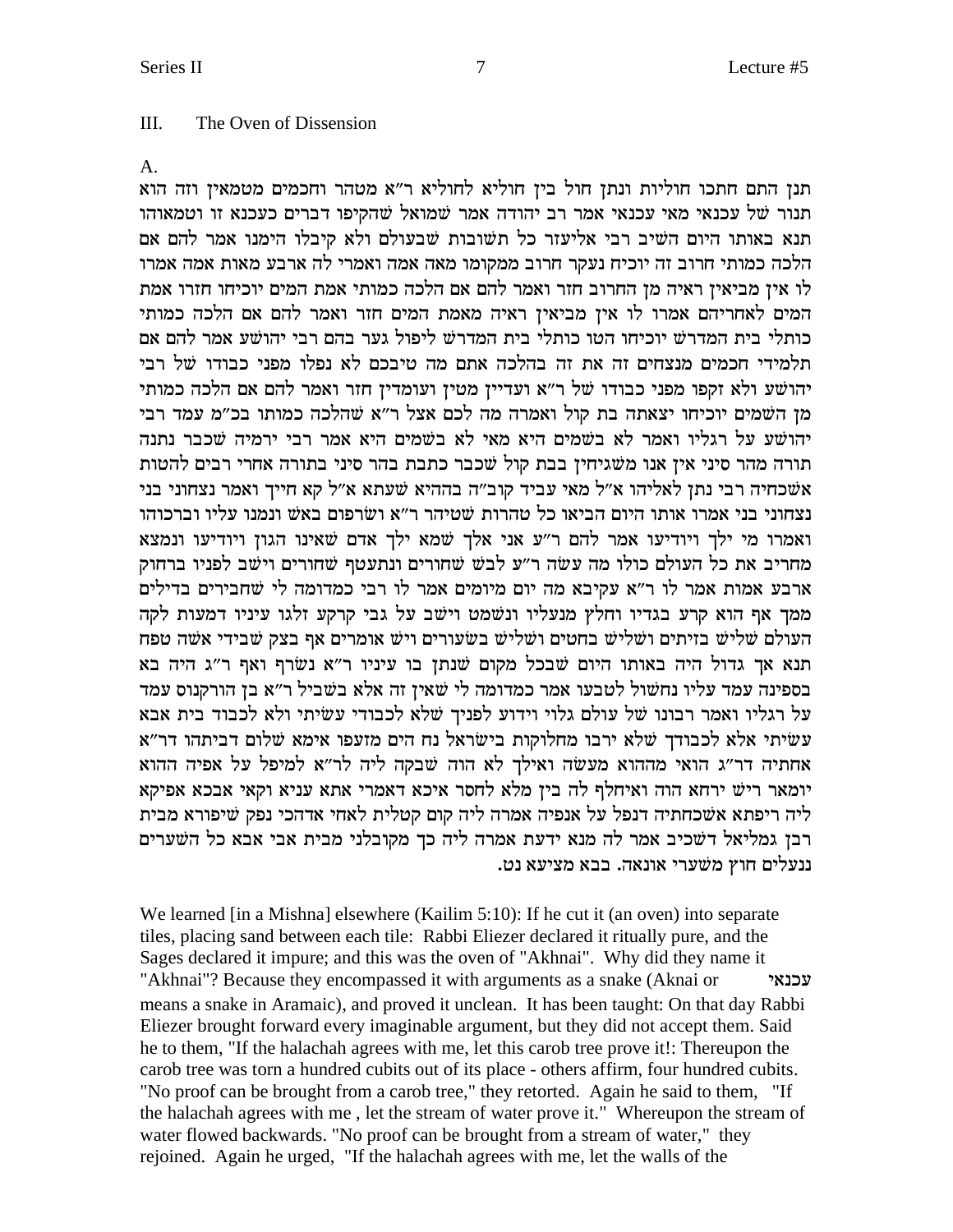schoolhouse prove it", whereupon the walls inclined to fall. But Rabbi Yehoshua rebuked them, saying, "When scholars are engaged in a halachic dispute, what have ye to interfere?" Hence they did not fall, in honor of Rabbi Yehoshua, nor did they resume the upright position, in honor of Rabbi Eliezer, and they are still standing thus inclined. Again he said to them, "If the halachah agrees with me, let it be proved from Heaven!" Whereupon a Heavenly Voice cried out, "Why do ye dispute with Rabbi Eliezer, seeing that in all matters the halachah agrees with him!" But R. Yehoshua arose and exclaimed, "It is not in heaven." What did he mean by this? Said Rabbi Yirmiah, "That the Torah had already been given at Mount Sinai; we pay no attention to a Heavenly Voice, because Thou hast long since written in the Torah at Mount Sinai: After the majority must one incline. (Exodus 23:2)"

Rabbi Nasan met Eliyahu and asked him, "What did the Holy One, Blessed be He, do in that hour?" "He laughed", he replied, "saying, 'My sons have defeated Me.'" It was said: On that day all objects which Rabbi Eliezer had declared ritually pure were brought and burnt in fire. Then they took a vote and excommunicated him. Said they, "Who shall go and inform him?" "I will go," answered Rabbi Akiva, "lest an unsuitable person go and inform him, and thus destroy the whole world." What did Rabbi Akiva do? He donned black garments and wrapped himself in black, and sat at a distance of four cubits from him. "Akiva," said Rabbi Eliezer to him, "what has particularly happened today?" "Master," he replied, "it appears to me that your companions have distanced themselves from you." Thereupon, he too rent his garments, put off his shoes, removed and sat on the earth, whilst tears streamed from his eyes. The world was then smitten: a third of the olive crop, a third of the wheat, and a third of the barley crop. Some say, the dough in women's hands swelled up.

A Tanna taught: Great was the calamity that befell that day, for everything at which Rabbi Eliezer cast his eyes was burned up. Rabban Gamliel too was travelling in a ship, when a huge wave arose to drown him. "It appears to me," he reflected, "that this is on account of none other than Rabbi Eliezer ben Hyrkanus." Thereupon he arose and exclaimed, "Sovereign of the Universe! You know full well that I have not acted for my honour, nor for the honour of my paternal house, but for Thine, so that strife may not multiply in Israel!" At that the raging sea subsided.

Ima Shalom was Rabbi Eliezer's wife, and sister to Rabban Gamliel. From the time of this incident onwards she did not permit him to fall upon his face. Now a certain day happened to be New Moon, but she mistook a full month for a defective one. Others say, a poor man came and stood at the door, and she took out some bread to him. She found him fallen on his face. "Arise," she cried out to him, "you have slain my brother." In the meanwhile an announcement was made from the house of Rabban Gamliel that he had died. "How do you know it?" he questioned her. "I have this tradition from my father's house: All gates are locked, excepting the gates of wounded feelings." **Bava Metziah 59a-b**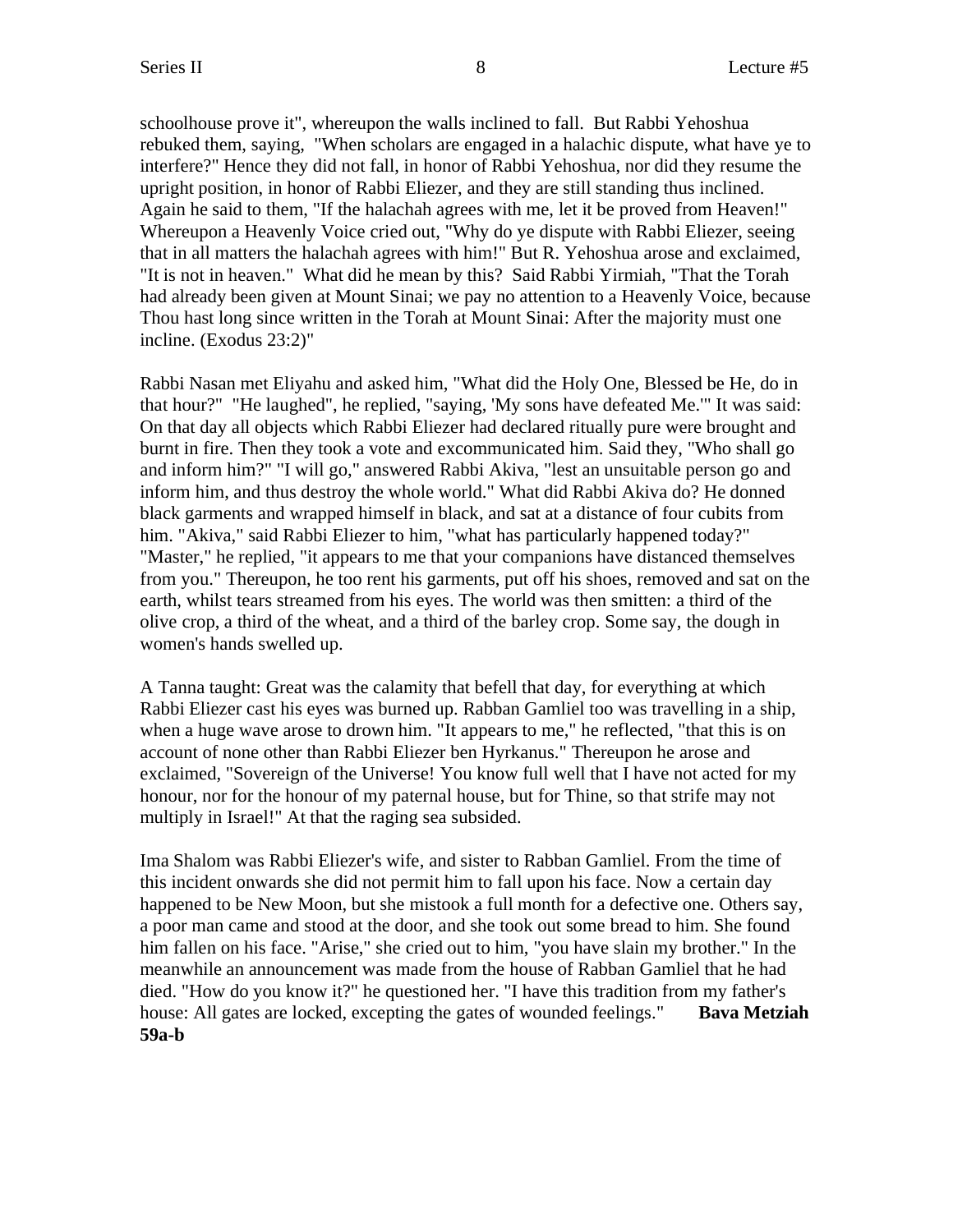**B.** 

## חד זמן הוה עבר בשׁוקא וחמת הדא איתא סחותא דביתא וטלקת ונפלת גו רישיה אמר דומה שהיום חביריי מקרבין אותי דכתיב מאשפות ירים אביון.ירוּשׁלמי מועד קטן ג:א

Once [Rabbi Eliezer] was walking in the market place and saw a woman as she was washing the floor of her house. She then took the dirty water and threw it out on to the street. It landed on his head. He remarked, "It seems to me that my colleagues will now reinstate me as it is written: From the dung heaps He lifts up the destitute. (Psalms 113:7)" Yerushalmi Moed Katan 3:1

 $C_{\cdot}$ 

תניא אמר לו רבי אליעזר לרבי יהושע אתה לא שמעת אני שמעתי אתה לא שמעת אלא אחת ואני שמעתי הרבה אין אומרים למי שלא ראה את החדש יבא ויעיד אלא למי שראהו כל ימיו של רבי אליעזר היו עושין כרבי יהושע לאחר פטירתו של רבי אליעזר החזיר רבי יהושע את הדבר ליושנו כרבי אליעזר בחייו מ"ט לא משום דרבי אליעזר שמותי הוא וסבר אי עבדינן כוותיה בחדא עבדינן כוותיה באחרנייתא ומשום כבודו דר"א לא מצינן מחינן בהו לאחר פטירתו של ר״א דמצינו מחינן בהו החזיר את הדבר ליושנו.נדה ז.

It was taught: Rabbi Eliezer said to Rabbi Yehoshua [referring to a halachic argument] between the two of them], "You have not heard but I have heard; you have only heard one tradition but I have heard many; people do not ask him who has not seen the new moon to come and tender evidence but only him who has seen it." Throughout the lifetime of Rabbi Eliezer the people acted in accordance with the ruling of R. Yehoshua, but after the passing of Rabbi Eliezer, Rabbi Yehoshua re-introduced the earlier practice. Why did he not follow Rabbi Eliezer during his lifetime? Because Rabbi Eliezer was a disciple of the House of Shammai (שׁמוּתי) which we rule against in the vast majority of cases], he felt that if they would act in agreement with his ruling in one matter they would act in agreement with his rulings in other matters also, and that out of respect for Rabbi Eliezer no one could interfere with them; but after the passing away of Rabbi Eliezer, when the people could well be interfered with, he re-introduced the original practice. Nidah 7b

D.

פירש ר״ת ורשב״ם דשמותי הוא היינו מתלמידי בית שמאי. תוֹס. שׁם

Rabainu Tam and Rashbam explained that the definition of the term (שמוּתי) "shemuti" is: one of the disciples of the House of Shamai. Tosophos ibid.

 $E_{\rm c}$ 

שוב מעשה בר׳ אליעזר שירד לפני התיבה ואמר עשרים וארבע ברכות ולא נענה ירד רבי עקיבא אחריו ואמר אבינו מלכנו אין לנו מלך אלא אתה אבינו מלכנו למענך רחם עלינו וירדו גשמים היו מרנני רבנן יצתה בת קול ואמרה לא מפני שזה גדול מזה אלא שזה מעביר על מדותיו וזה אינו מעביר על מדותיו. תענית כה: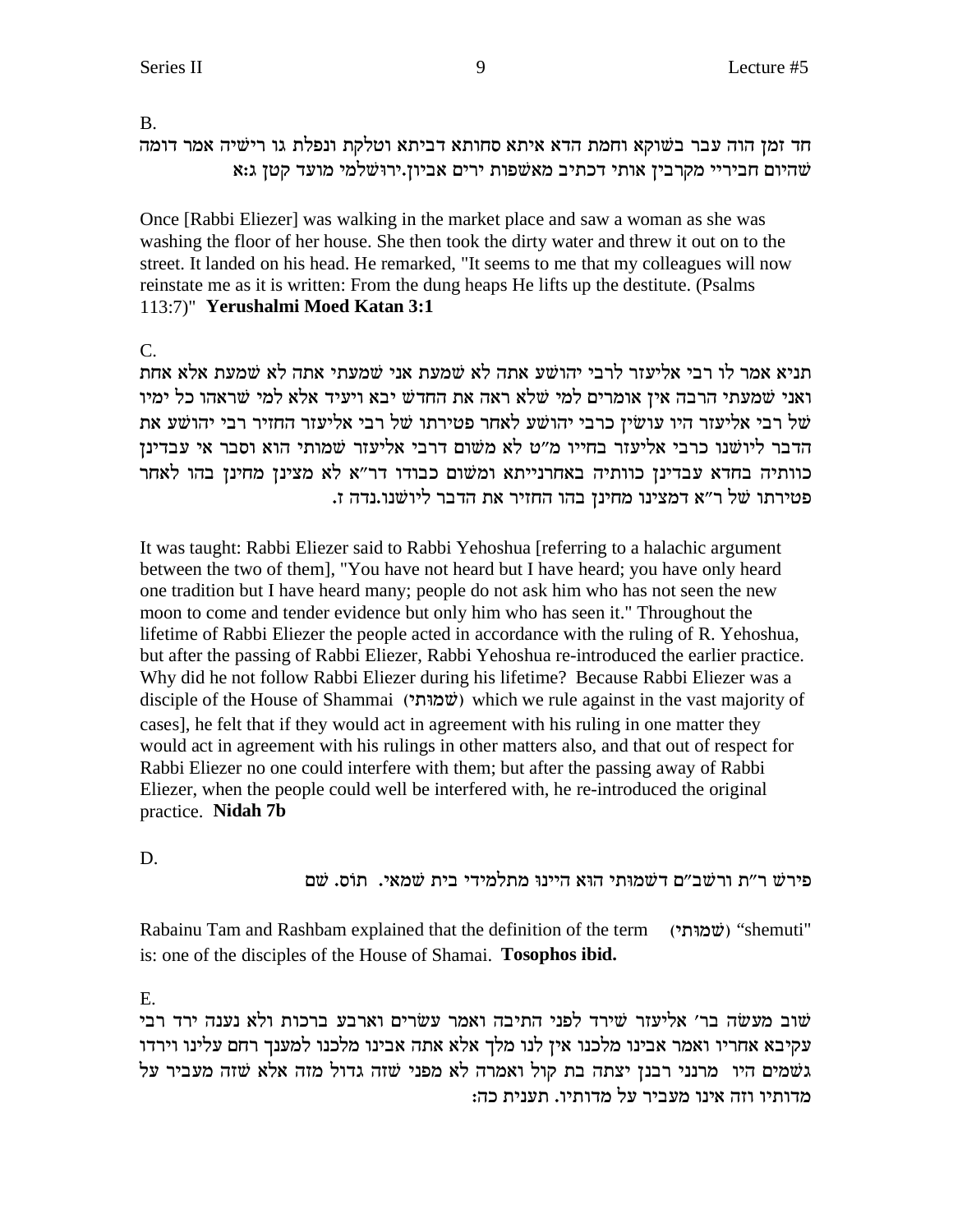Another story about Rabbi Eliezer: he went in front of the Holy Ark and said twenty four blessings and was not answered. Rabbi Akiva went before the ark and said,"Our Father, Our King, we have no other King but you. Our Father, Our King, for your sake, have pity on us." The rains came down. The Rabbis suspected (Rabbi Eliezer as not being a true tzaddik). A Heavenly voice came out and said, "Not because this one (Rabbi Akiva) is greater than the other (Rabbi Eliezer) but because this one (Rabbi Akiva) has forbearance." Taanis 25b

#### IV. The Forgotten Legacy

 $A<sub>1</sub>$ 

ת"ר כשחלה ר' אליעזר נכנסו תלמידיו לבקרו אמרו לו רבינו למדנו אורחות חיים ונזכה בהן לחיי העולם הבא אמר להם הזהרו בכבוד חבריכם ומנעו בניכם מן ההגיון והושיבום בין ברכי תלמידי חכמים וכשאתם מתפללים דעו לפני מי אתם עומדים ובשביל כך תזכו לחיי העולם הבא.ברכות כח:

Our Rabbis taught: When Rabbi Eliezer was sick, his students entered to visit him and asked him to teach them the path of life so that they should merit the world to come. He told them, "Be careful of the honor of your friends, restrain your children from excessive study of Scripture (to the detriment of the study of Mishna and Talmud) and set your children on the knees of Talmudic scholars. Also, when praying, know before whom you are standing. Because of these things you will merit the world to come." Berachos 28b

### **B.**

כשחלה ר' אליעזר נכנסו ר' עקיבא וחביריו לבקרו הוא יושב בקינוף שלו והן יושבין בטרקלין שלו ואותו היום ע"ש היה ונכנס הורקנוס בנו לחלוץ תפליו גער בו ויצא בנזיפה אמר להן לחביריו כמדומה אני שדעתו של אבא נטרפה אמר להן דעתו ודעת אמו נטרפה היאך מניחין איסור סקילה ועוסקין באיסור שבות כיון שראו חכמים שדעתו מיושבת עליו נכנסו וישבו לפניו מרחוק ד׳ אמת א״ל למה באתם א״ל ללמוד תורה באנו א״ל ועד עכשיו למה לא באתם א״ל לא היה לנו פנאי אמר להן תמיה אני אם ימותו מיתת עצמן אמר לו ר׳ עקיבא שלי מהו אמר לו שלך קשה משלהן נטל שתי זרועותיו והניחן על לבו אמר אוי לכם שתי זרועותיו שהן כשתי ספרי תורה שנגללין הרבה תורה למדתי והרבה תורה לימדתי הרבה תורה למדתי ולא חסרתי מרבותי אפילו ככלב המלקק מן הים הרבה תורה לימדתי שלא חסרוני תלמידי אלא כמכחול בשפופרת ולא עוד אלא שאני שונה שלש מאות הלכות בבהרת עזה ולא היה אדם ששואלני בהן דבר מעולם ולא עוד אלא שאני שונה שלש מאות הלכות ואמרי לה שלשת אלפים הלכות בנטיעת קשואין ולא היה אדם שואלני בהן דבר מעולם חוץ מעקיבא בן יוסף פעם אחת אני והוא מהלכין היינו בדרך אמר לי רבי למדני בנטיעת קשואין אמרתי דבר אחד נתמלאה כל השדה קשואין אמר לי רבי למדתני נטיעתן למדני עקירתן אמרתי דבר אחד נתקבצו כולן למקום אחד אמרו לו הכדור והאמוס והקמיע וצרור המרגליות ומשקולת קטנה מהו אמר להן הוא טהור ויצאה נשמתו בטהרה עמד רבי יהושע על רגליו ואמר הותר הנדר הותר הנדר למוצאי שבת פגע בו רבי עקיבא מן קיסרי ללוד היה מכה בבשרו עד שדמו שותת לארץ פתח עליו בשורה ואמר אבי אבי רכב ישראל ופרשיו הרבה מעות יש לי ואין לי שולחני להרצותן. סנהדרין סח.